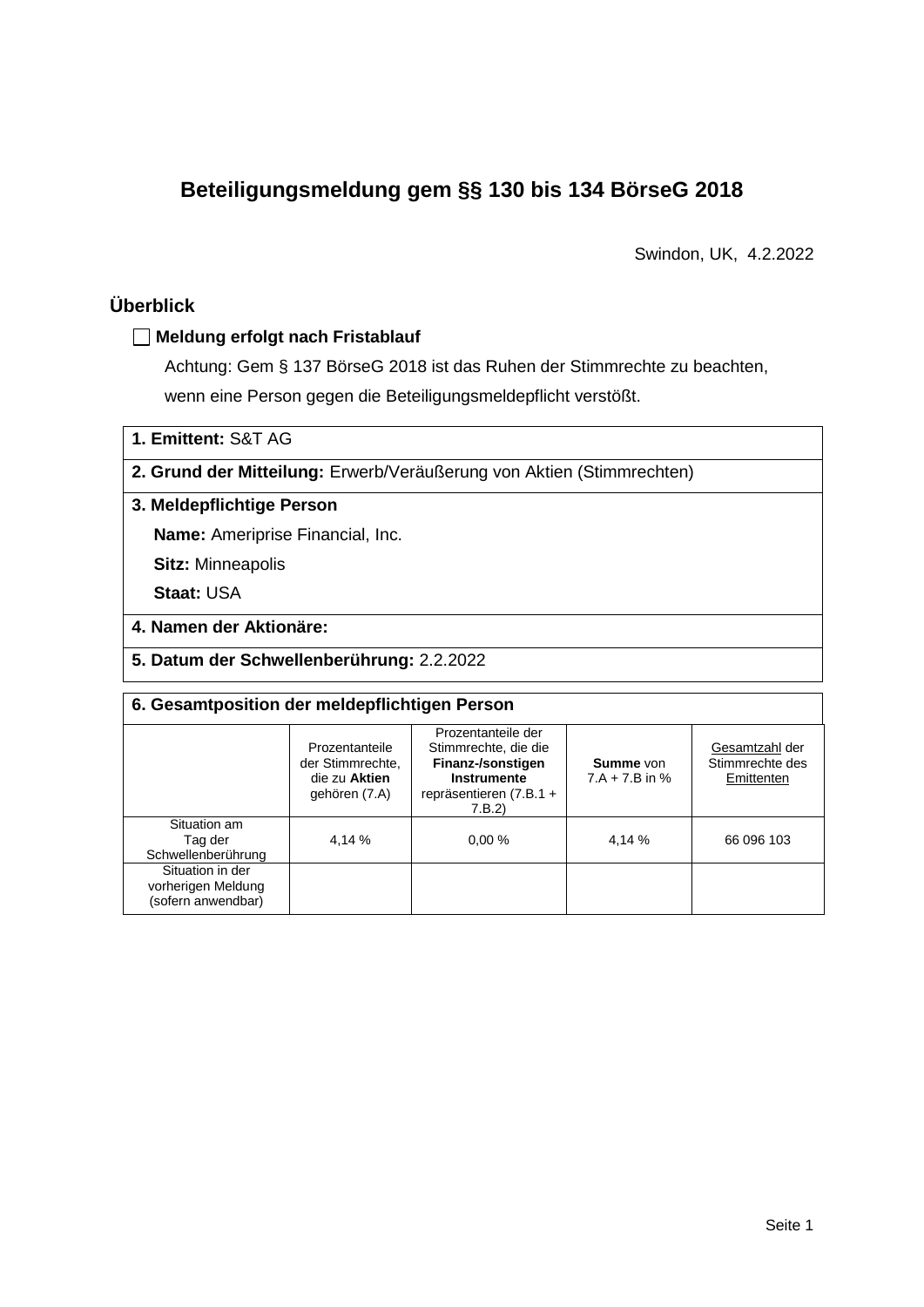### **Details**

## **7. Details über die gehaltenen Instrumente am Tag der Berührung der Schwelle:**

| A: Stimmrechte, die zu Aktien gehören |                                    |                                    |                                           |                                    |  |  |
|---------------------------------------|------------------------------------|------------------------------------|-------------------------------------------|------------------------------------|--|--|
|                                       |                                    | Anzahl der Stimmrechte             | Prozentanteil der Stimmrechte             |                                    |  |  |
| <b>ISIN der Aktien</b>                | Direkt<br>$(S$ 130 BörseG<br>2018) | Indirekt<br>(§ 133 BörseG<br>2018) | <b>Direkt</b><br>$(S$ 130 BörseG<br>2018) | Indirekt<br>(§ 133 BörseG<br>2018) |  |  |
| AT0000A0E9W5                          |                                    | 2 736 819                          |                                           | 4,14 %                             |  |  |
| Subsumme A                            | 2 736 819                          |                                    |                                           | 4,14 %                             |  |  |

| B 1: Finanzinstrumente / sonstige Instrumente gem § 131 Abs 1 Z 1 BörseG 2018                                                                        |  |              |  |  |  |  |
|------------------------------------------------------------------------------------------------------------------------------------------------------|--|--------------|--|--|--|--|
| Anzahl der Stimmrechte<br>Prozentanteil der<br>Ausübungsfrist<br>Verfalldatum<br>die erworben werden<br>Art des Instruments<br>Stimmrechte<br>können |  |              |  |  |  |  |
|                                                                                                                                                      |  |              |  |  |  |  |
|                                                                                                                                                      |  | Subsumme B.1 |  |  |  |  |

| B 2: Finanzinstrumente / sonstige Instrumente gem § 131 Abs 1 Z 2 BörseG 2018 |              |                |                                    |                           |                                     |
|-------------------------------------------------------------------------------|--------------|----------------|------------------------------------|---------------------------|-------------------------------------|
| Art des<br>Instruments                                                        | Verfalldatum | Ausübungsfrist | Physisches oder<br>Cash Settlement | Anzahl der<br>Stimmrechte | Prozentanteil<br>der<br>Stimmrechte |
|                                                                               |              |                |                                    |                           |                                     |
|                                                                               |              |                | Subsumme B.2                       |                           |                                     |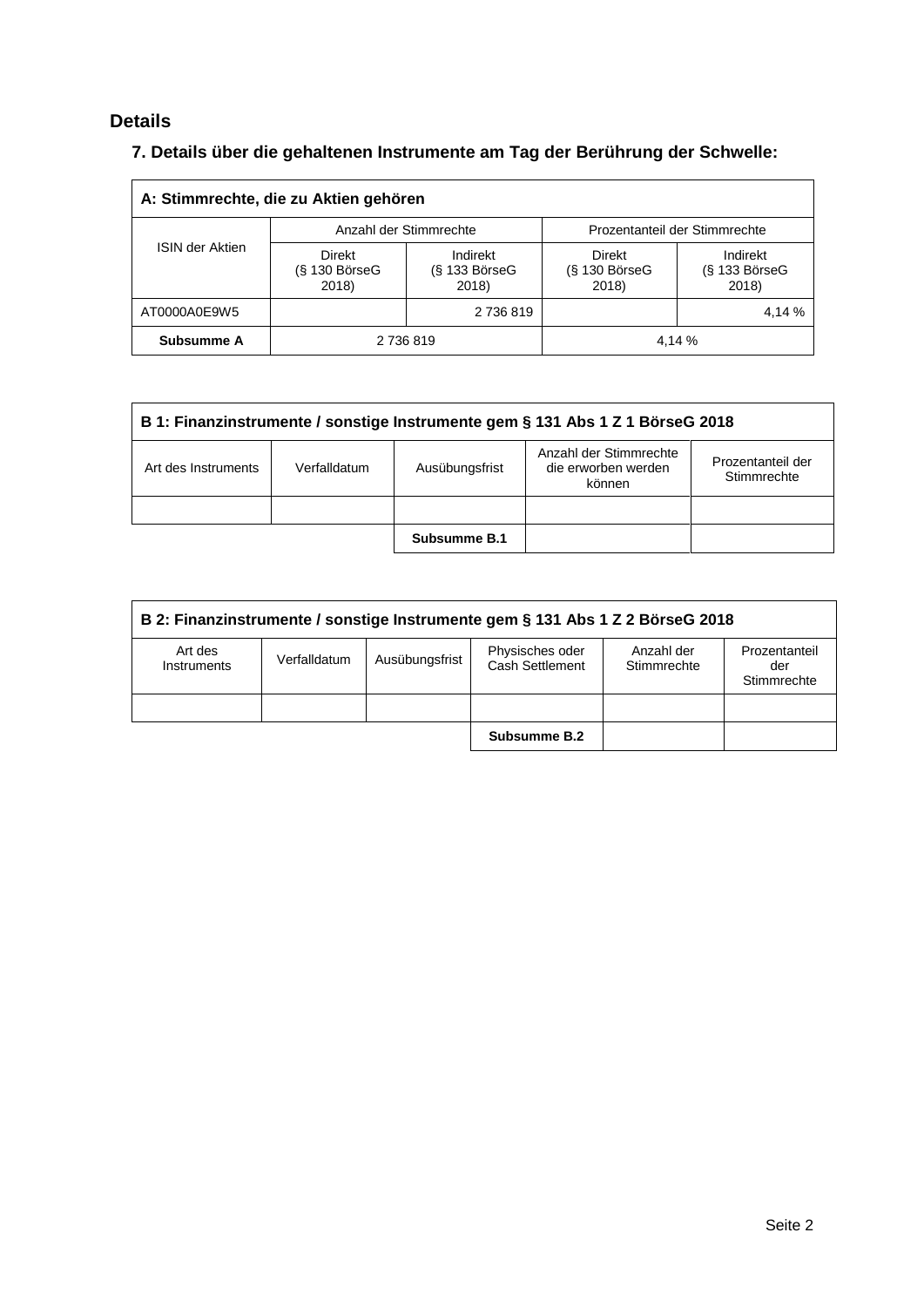### **8. Information in Bezug auf die meldepflichtige Person:**

Die meldepflichtige Person (Punkt 3) wird nicht von einer natürlichen/juristischen Person kontrolliert und kontrolliert auch keine andere Person, die direkt oder indirekt Instrumente am Emittenten hält.

 $\boxtimes$  Volle Kette der kontrollierten Unternehmen, über die die Stimmrechte und/oder Finanz-/sonstigen Instrumente gehalten werden, beginnend mit der obersten kontrollierenden natürlichen oder juristischen Person:

| Ziffer | <b>Name</b>                                           | Direkt kontrolliert<br>durch Ziffer | Direkt gehaltene<br>Stimmrechte in<br>Aktien (%) | Direkt gehaltene<br>Finanz-<br>/sonstige<br>Instrumente $(\%)$ | <b>Total</b> von beiden<br>(%) |
|--------|-------------------------------------------------------|-------------------------------------|--------------------------------------------------|----------------------------------------------------------------|--------------------------------|
|        | Ameriprise<br>Financial, Inc.                         |                                     |                                                  |                                                                |                                |
| 2      | Columbia<br>Management<br>Investment<br>Advisers, LLC |                                     |                                                  |                                                                |                                |
| 3      | Columbia<br>Wanger Asset<br>Management,<br><b>LLC</b> | 2                                   |                                                  |                                                                |                                |
|        |                                                       |                                     |                                                  |                                                                |                                |

### **9. Im Falle von Stimmrechtsvollmacht**

Datum der Hauptversammlung: -

Stimmrechtsanteil nach der Hauptversammlung: - entspricht - Stimmrechten

### **10. Sonstige Kommentare:**

Columbia Wanger Asset Management, LLC is wholly owned by Columbia Management Investment Advisers, LLC, which is itself wholly owned by Ameriprise Financial, Inc.

Swindon, UK am 4.2.2022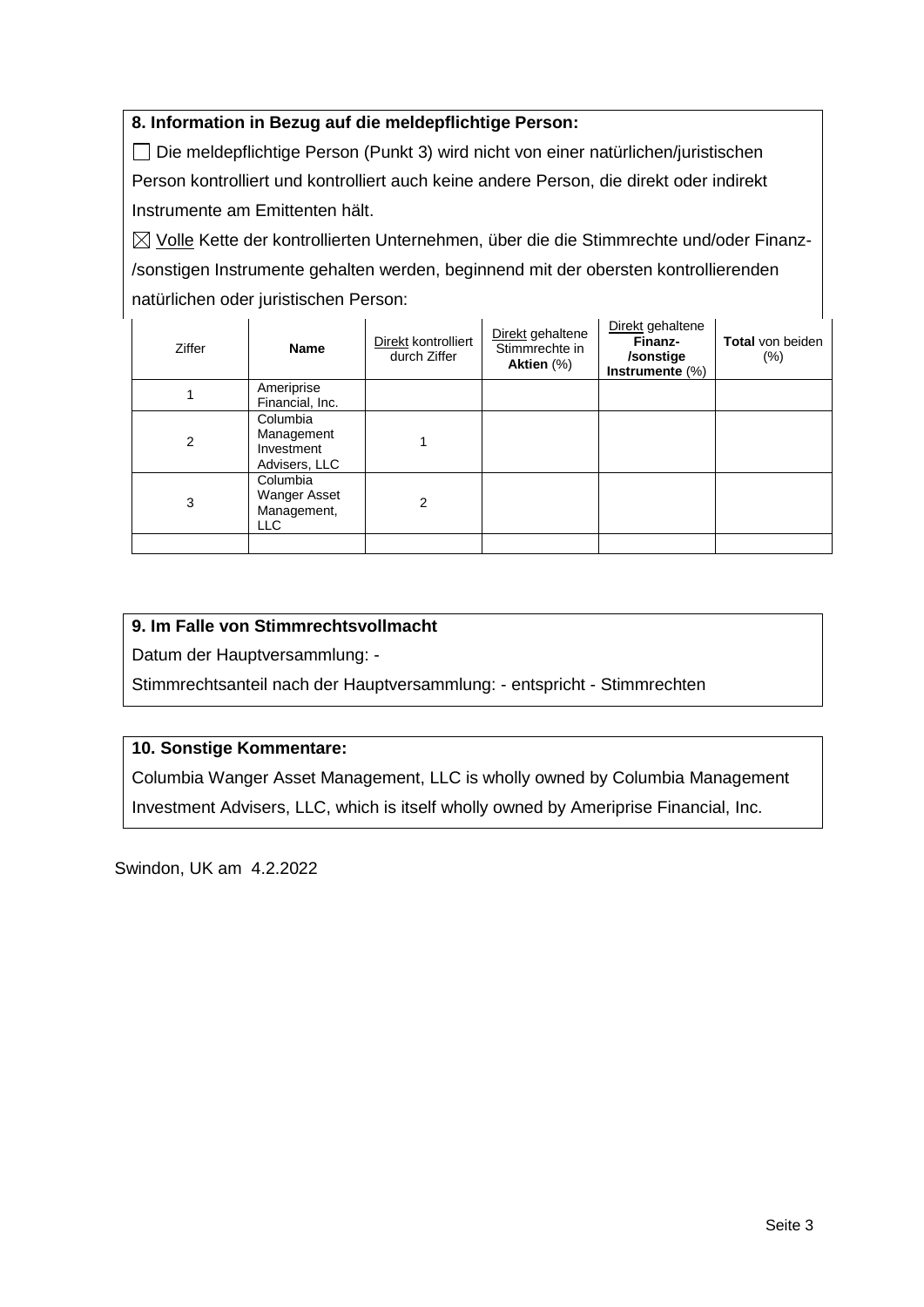# **NICHT ZU VERÖFFENTLICHEN!**

## **Meldung erfolgt durch**

Threadneedle Asset Management Ltd Ben Lyon ben.lyon@columbiathreadneedle.com +44 1 793363754

# **NICHT ZU VERÖFFENTLICHEN!**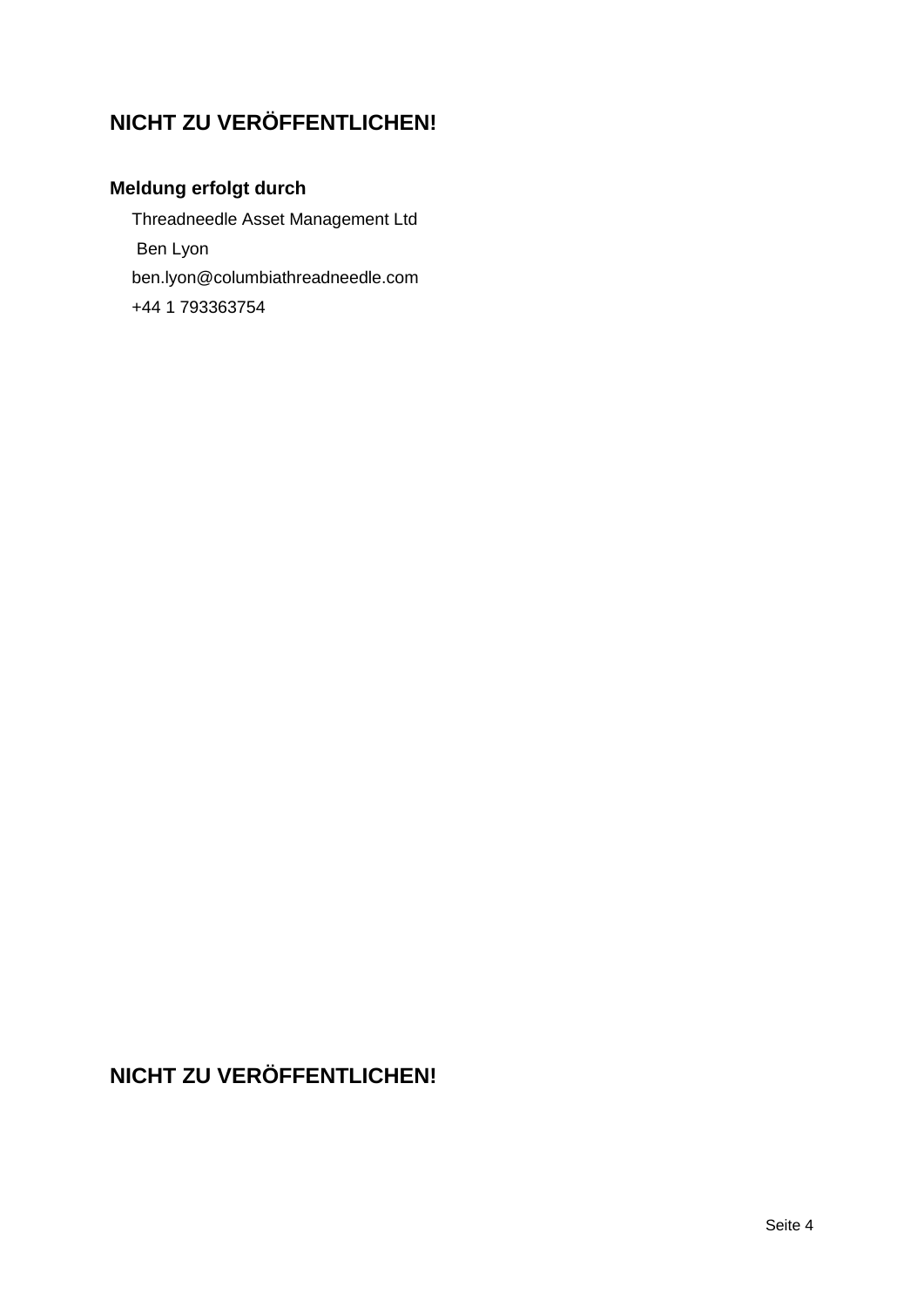## **Major holdings notification pursuant to Sec. 130 to 134 BörseG 2018**

Swindon, UK, 4.2.2022

### **Overview**

#### **Notification made after deadline**

Caution: In case of violations of major holdings notification rules, please pay attention to Section 137 BörseG 2018 (Suspension of voting rights)

**1. Issuer:** S&T AG

**2. Reason for the notification:** Acquisition or disposal of voting rights

#### **3. Person subject to notification obligation**

**Name:** Ameriprise Financial, Inc.

**City:** Minneapolis

**Country:** USA

#### **4. Name of shareholder(s):**

**5. Date on which the threshold was crossed or reached:** 2.2.2022

### **6. Total positions**

|                                                                                | % of voting rights<br>attached to<br>shares $(7.A)$ | % of voting rights<br>through<br>financial/other<br>instruments $(7.B.1 +$<br>7.B.2 | <b>Total</b> of both in %<br>$(7.A + 7.B)$ | Total number of<br>voting rights of<br>issuer |
|--------------------------------------------------------------------------------|-----------------------------------------------------|-------------------------------------------------------------------------------------|--------------------------------------------|-----------------------------------------------|
| Resulting situation on the<br>date on which threshold<br>was crossed / reached | 4,14 %                                              | 0.00%                                                                               | 4,14 %                                     | 66 096 103                                    |
| Position of previous<br>notification (if applicable)                           |                                                     |                                                                                     |                                            |                                               |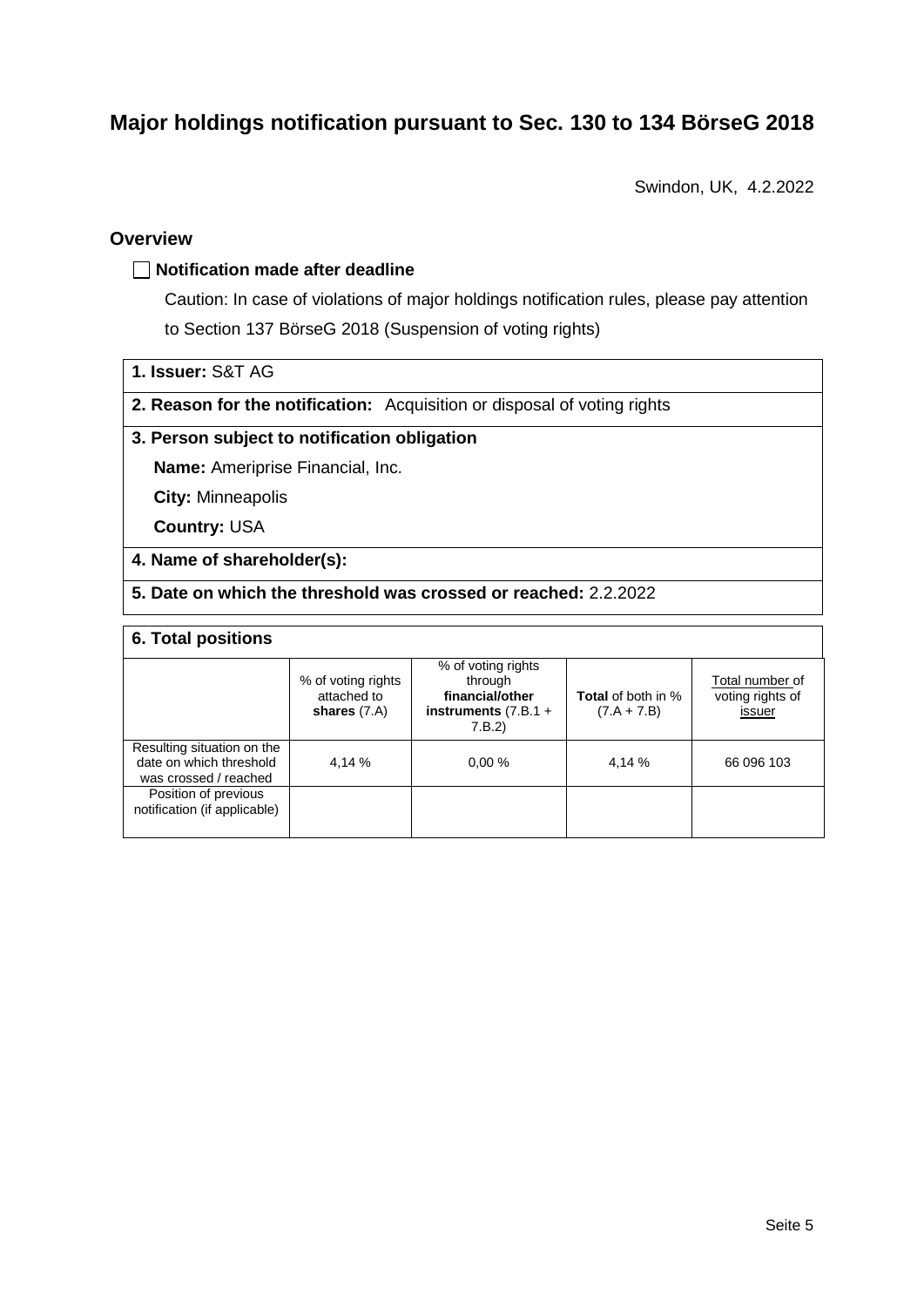### **Details**

|  |  |  |  |  | 7. Notified details of the resulting situation: |
|--|--|--|--|--|-------------------------------------------------|
|--|--|--|--|--|-------------------------------------------------|

| A: Voting rights attached to shares |                                    |                                      |                                           |                                      |  |  |
|-------------------------------------|------------------------------------|--------------------------------------|-------------------------------------------|--------------------------------------|--|--|
|                                     |                                    | Number of voting rights              | % of voting rights                        |                                      |  |  |
| <b>ISIN Code</b>                    | Direct<br>(Sec 130 BörseG<br>2018) | Indirect<br>(Sec 133 BörseG<br>2018) | <b>Direct</b><br>(Sec 130 BörseG<br>2018) | Indirect<br>(Sec 133 BörseG<br>2018) |  |  |
| AT0000A0E9W5                        |                                    | 2 736 819                            |                                           | 4,14 %                               |  |  |
| <b>SUBTOTAL A</b>                   |                                    | 2 736 819                            |                                           | 4.14 %                               |  |  |

| B 1: Financial / Other Instruments pursuant to Sec. 131 para. 1 No. 1 BörseG 2018 |                        |                     |                                                                                      |                    |  |
|-----------------------------------------------------------------------------------|------------------------|---------------------|--------------------------------------------------------------------------------------|--------------------|--|
| Type of instrument                                                                | <b>Expiration Date</b> | Exercise Period     | Number of voting<br>rights that may be<br>acquired if the<br>instrument is exercised | % of voting rights |  |
|                                                                                   |                        |                     |                                                                                      |                    |  |
|                                                                                   |                        | <b>SUBTOTAL B.1</b> |                                                                                      |                    |  |

| B 2: Financial / Other Instruments pursuant to Sec. 131 para. 1 No. 2 BörseG 2018 |                    |                    |                               |                            |                       |  |
|-----------------------------------------------------------------------------------|--------------------|--------------------|-------------------------------|----------------------------|-----------------------|--|
| Type of instrument                                                                | Expiration<br>Date | Exercise<br>Period | Physical /<br>Cash Settlement | Number of<br>voting rights | % of voting<br>rights |  |
|                                                                                   |                    |                    |                               |                            |                       |  |
|                                                                                   |                    |                    | <b>SUBTOTAL B.2</b>           |                            |                       |  |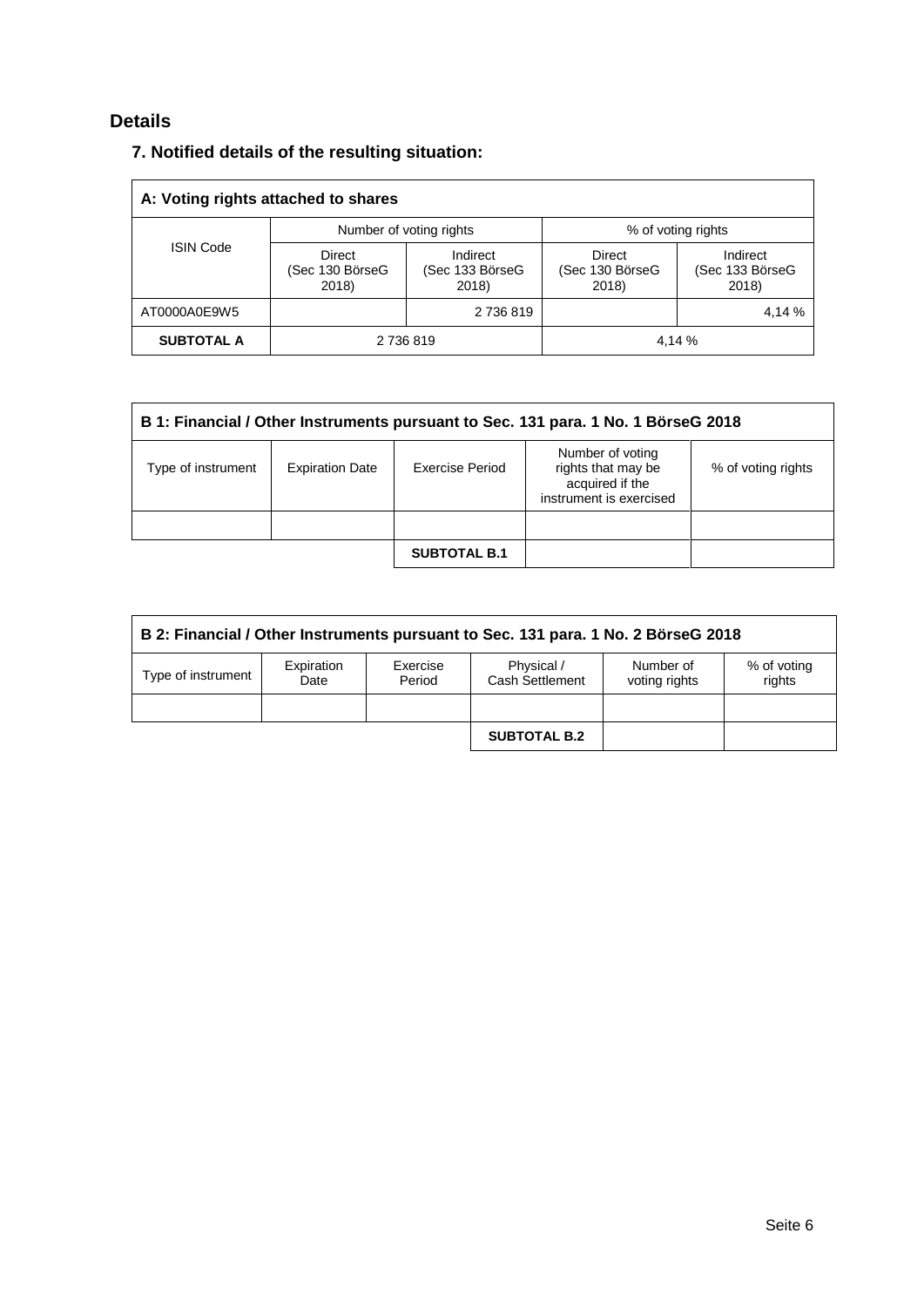### **8. Information in relation to the person subject to the notification obligation:**

 $\Box$  Person subject to the notification obligation is not controlled by any natural person or legal entity and does not control any other undertaking(s) holding directly or indirectly an interest in the (underlying) issuer.

 $\boxtimes$  Full chain of controlled undertakings through which the voting rights and/or the financial/other instruments are effectively held starting with the ultimate controlling natural person or legal entity:

| No. | <b>Name</b>                                           | Directly<br>controlled by No. | <b>Shares</b> held<br>directly (%) | <b>Financial/other</b><br><b>instruments</b><br>held directly (%) | <b>Total of both</b><br>$(\% )$ |
|-----|-------------------------------------------------------|-------------------------------|------------------------------------|-------------------------------------------------------------------|---------------------------------|
|     | Ameriprise<br>Financial, Inc.                         |                               |                                    |                                                                   |                                 |
| 2   | Columbia<br>Management<br>Investment<br>Advisers, LLC |                               |                                    |                                                                   |                                 |
| 3   | Columbia<br>Wanger Asset<br>Management,<br>LLC        | 2                             |                                    |                                                                   |                                 |
|     |                                                       |                               |                                    |                                                                   |                                 |

### **9. In case of proxy voting**

Date of general meeting: -

Voting rights after general meeting: - is equivalent to - voting rights.

### **10. Sonstige Kommentare:**

Columbia Wanger Asset Management, LLC is wholly owned by Columbia Management Investment Advisers, LLC, which is itself wholly owned by Ameriprise Financial, Inc.

Swindon, UK am 4.2.2022